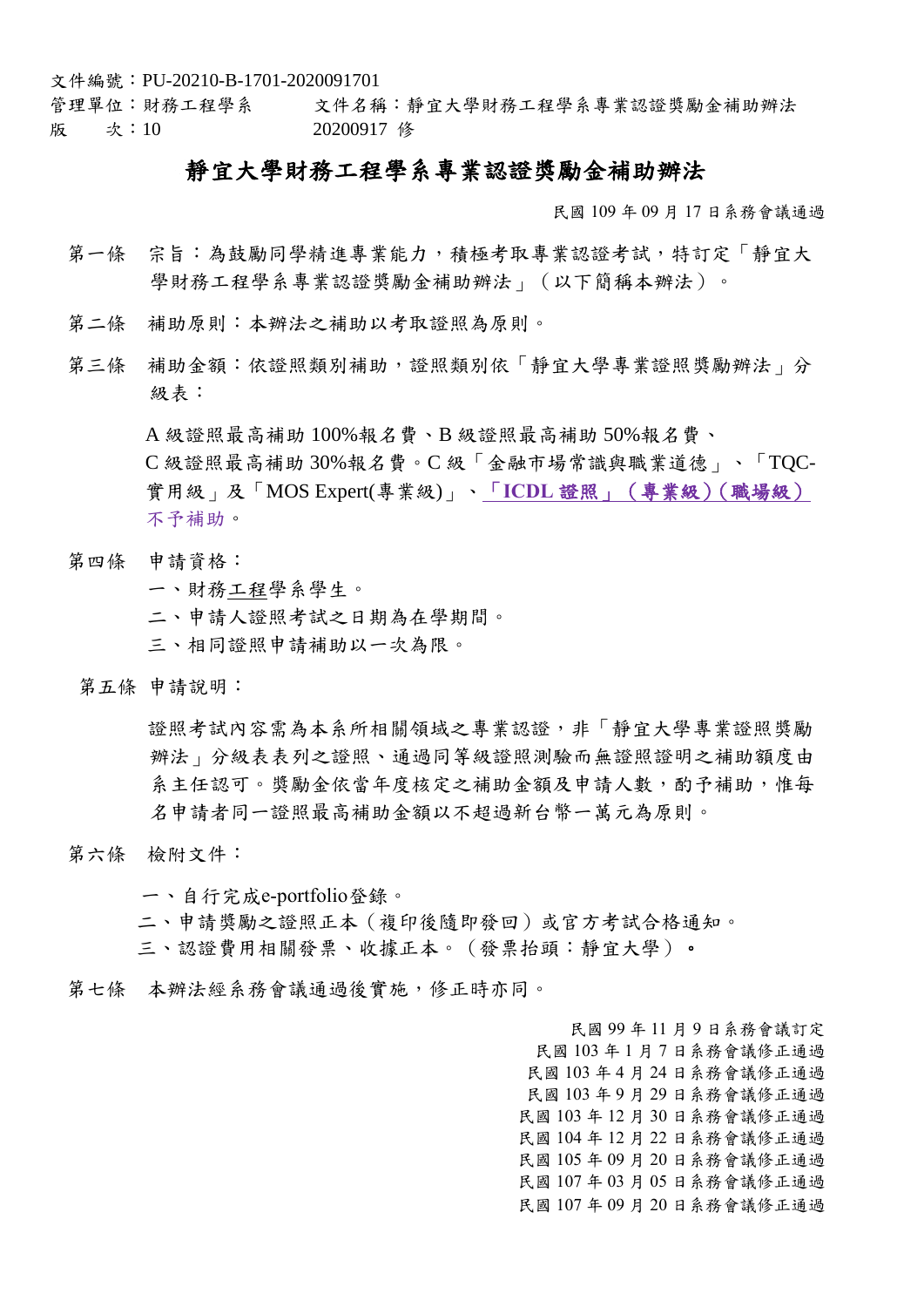文件編號:PU-20210-B-1702-20210090701

管理單位:財務工程學系 文件名稱:靜宜大學財務工程學系專業證照獎勵辦法之專業證照 分級表

版 次:14 20210907 修

## 靜宜大學財務工程學系專業證照獎勵辦法之專業證照分級表

110 年 09 月 07 日經系務會議修正

| (中等)<br>(簡易)<br>級<br>(困難)<br>說<br>各類等同甲級技術士技能檢<br>各類等同丙級技術士技能檢定或<br>各類等同乙級技術士技能檢<br>定、專業技師高考或經本校<br>定、專業技師普考或經本校<br>明<br>經本校認可之同等級證照檢定及<br>認可之同等級證照檢定及格<br>認可之同等級證照檢定及格<br>格取得證照。<br>取得證照。<br>取得證照。<br>1.OCM(Oracle Certified<br>1.OCA (Oracle Certified<br>1. ITE 開放式系統-Linux 維運管<br>證<br>Master)<br>Associate)<br>理專業人員<br>照<br>2.OCP (Oracle Certified<br>2.RHCSA (Red Hat Certified<br>2.LPI-Level I(Linux Professional<br>名<br>Professional)<br>System Administrator).<br>Institute Level I)<br>3.RHCA(Red Hat Certified<br>3.RHCVA(Red Hat Certified<br>稱<br>3.TQC 實用級 (任一項目)<br>Virtualization<br>Architect)<br>4.TQC 進階級 (任一項目)<br>4.RHCE(Red Hat Certified<br>Administrator)<br>5.證券商業務員<br>4.LPI-Level II (Linux<br>Engineer)<br>6.金融市場常識與職業道德<br>Professional Institute Level<br>5.CFA-L1 (Chartered Financial<br>7.銀行內部控制與內部稽核測驗<br>Analyst-Level 1)<br>$\rm{II}$<br>5.UCP (Ubuntu Certified<br>8. Google Apps 認證 Analytics 分<br>6.CFA-L2 (Chartered Financial<br>Analyst-Level 2)<br>Professional)<br>析與 Education 應用類<br>7.CFA-L3 (Chartered Financial<br>6.NCLP (Novell Certified<br>9. OCE(Oracle Database:SQL<br>Linux Professional)<br>Analyst-Level 3)<br>Certified Expert)<br>8.期貨分析師<br>7.TQC 專業級(任一項目)<br>10.人身保險業務員<br>8.TQC+專業人員證照(任一<br>9.證券分析師 (證券投資分析<br>11.財產保險業務員<br>人員)<br>項目)<br>12.投信投顧業務員(法規)<br>10.FRM-Part I<br>9.證券商高級業務員<br>13.MOS Expert (Microsoft Office<br>(Financial Risk Manager)<br>10.期貨商業務員<br>Specialist 專業級)認證<br>11.FRM-Part II<br>11. ITE 開放式系統-Linux<br>14. 銷售外幣收付非投資型保險<br>(Financial Risk Manager)<br>服務整合專業人員<br>12. ITE 開放式系統-Linux<br>考科)<br>系統進階管理專業人員<br>13. MOS Master(Microsoft<br>考科)<br>Office Specialist 大師級)認<br>證<br>14.信託業業務人員信託業<br>務專業測驗<br>15.理財規劃人員專業能力<br>測驗 | 分 | A 級 | <b>B級</b> | <b>C级</b>                                      |
|-------------------------------------------------------------------------------------------------------------------------------------------------------------------------------------------------------------------------------------------------------------------------------------------------------------------------------------------------------------------------------------------------------------------------------------------------------------------------------------------------------------------------------------------------------------------------------------------------------------------------------------------------------------------------------------------------------------------------------------------------------------------------------------------------------------------------------------------------------------------------------------------------------------------------------------------------------------------------------------------------------------------------------------------------------------------------------------------------------------------------------------------------------------------------------------------------------------------------------------------------------------------------------------------------------------------------------------------------------------------------------------------------------------------------------------------------------------------------------------------------------------------------------------------------------------------------------------------------------------------------------------------------------------------------------------------------------------------------------------|---|-----|-----------|------------------------------------------------|
|                                                                                                                                                                                                                                                                                                                                                                                                                                                                                                                                                                                                                                                                                                                                                                                                                                                                                                                                                                                                                                                                                                                                                                                                                                                                                                                                                                                                                                                                                                                                                                                                                                                                                                                                     |   |     |           |                                                |
|                                                                                                                                                                                                                                                                                                                                                                                                                                                                                                                                                                                                                                                                                                                                                                                                                                                                                                                                                                                                                                                                                                                                                                                                                                                                                                                                                                                                                                                                                                                                                                                                                                                                                                                                     |   |     |           |                                                |
|                                                                                                                                                                                                                                                                                                                                                                                                                                                                                                                                                                                                                                                                                                                                                                                                                                                                                                                                                                                                                                                                                                                                                                                                                                                                                                                                                                                                                                                                                                                                                                                                                                                                                                                                     |   |     |           |                                                |
|                                                                                                                                                                                                                                                                                                                                                                                                                                                                                                                                                                                                                                                                                                                                                                                                                                                                                                                                                                                                                                                                                                                                                                                                                                                                                                                                                                                                                                                                                                                                                                                                                                                                                                                                     |   |     |           |                                                |
|                                                                                                                                                                                                                                                                                                                                                                                                                                                                                                                                                                                                                                                                                                                                                                                                                                                                                                                                                                                                                                                                                                                                                                                                                                                                                                                                                                                                                                                                                                                                                                                                                                                                                                                                     |   |     |           |                                                |
| 16.金融科技力知識檢定<br>測驗                                                                                                                                                                                                                                                                                                                                                                                                                                                                                                                                                                                                                                                                                                                                                                                                                                                                                                                                                                                                                                                                                                                                                                                                                                                                                                                                                                                                                                                                                                                                                                                                                                                                                                                  |   |     |           | 15. 「ICDL 證照」(職場級)(任一<br>16. 「ICDL 證照」(專業級)(任一 |

民國 99 年 11 月 9 日系務會議訂定 民國 101 年 1 月 11 日系務會議修正通過 民國 101 年 9 月 18 日系務會議修正通過